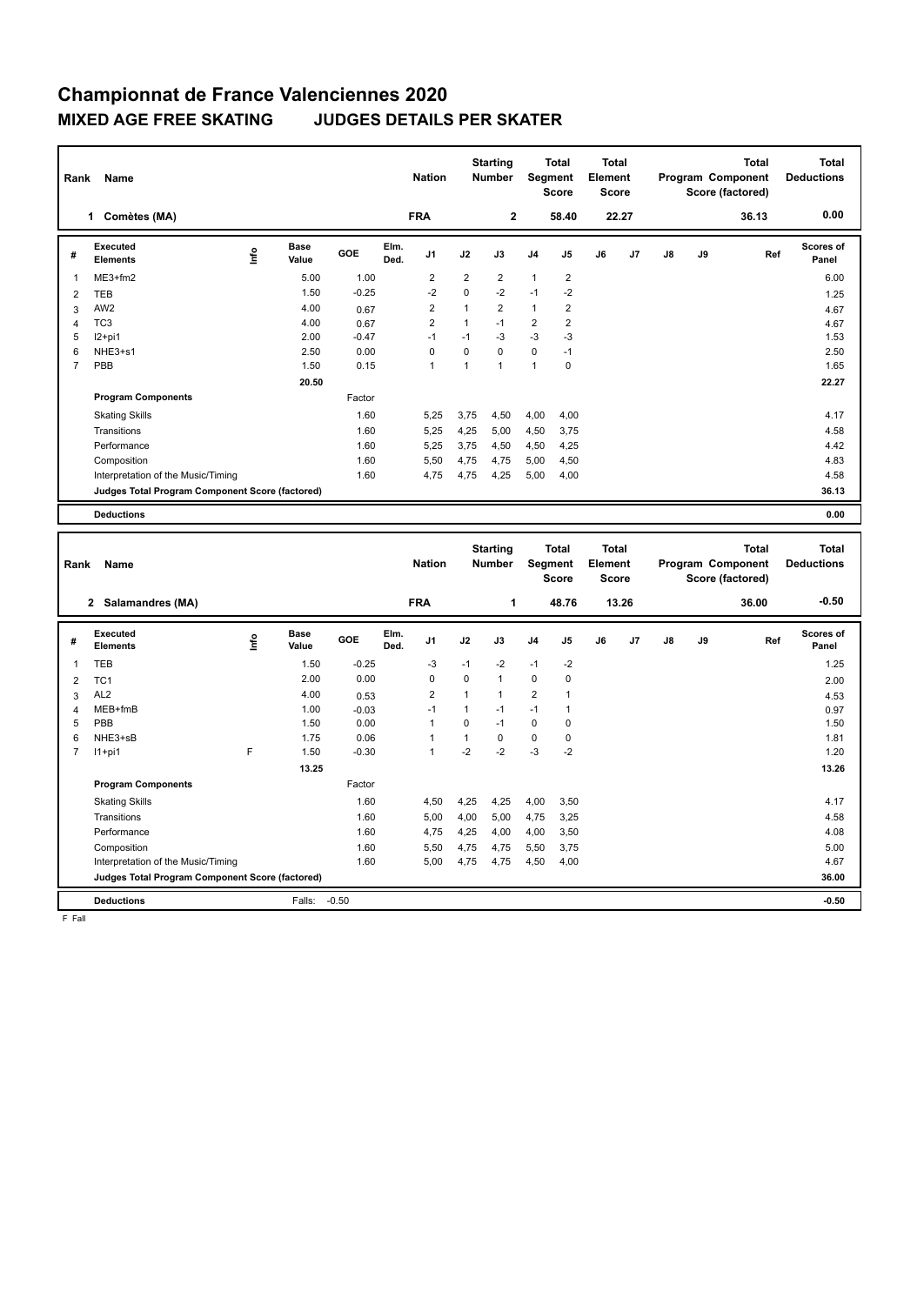## **Championnat de France Valenciennes 2020 MIXED AGE FREE SKATING JUDGES DETAILS PER SKATER**

| Rank           | Name                                            |      |                      |         |              | <b>Nation</b>  |             | <b>Starting</b><br><b>Number</b> |                | <b>Total</b><br>Segment<br><b>Score</b> | <b>Total</b><br>Element<br><b>Score</b> |                |               |    | <b>Total</b><br>Program Component<br>Score (factored) | <b>Total</b><br><b>Deductions</b> |
|----------------|-------------------------------------------------|------|----------------------|---------|--------------|----------------|-------------|----------------------------------|----------------|-----------------------------------------|-----------------------------------------|----------------|---------------|----|-------------------------------------------------------|-----------------------------------|
|                | <b>Team Crystallice</b><br>3                    |      |                      |         |              | <b>BEL</b>     |             | 3                                |                | 44.68                                   |                                         | 16.92          |               |    | 28.26                                                 | $-0.50$                           |
| #              | Executed<br><b>Elements</b>                     | lnfo | <b>Base</b><br>Value | GOE     | Elm.<br>Ded. | J <sub>1</sub> | J2          | J3                               | J <sub>4</sub> | J5                                      | J6                                      | J <sub>7</sub> | $\mathsf{J}8$ | J9 | Ref                                                   | <b>Scores of</b><br>Panel         |
| 1              | I2+pi2                                          |      | 4.00                 | 0.27    |              | $\mathbf{1}$   | $\mathbf 0$ | 1                                | $\mathbf 0$    | $\mathbf{1}$                            |                                         |                |               |    |                                                       | 4.27                              |
| $\overline{2}$ | PB <sub>1</sub>                                 |      | 2.50                 | 0.00    |              | 0              | $\mathbf 0$ | $-1$                             | $\mathbf{1}$   | 0                                       |                                         |                |               |    |                                                       | 2.50                              |
| 3              | TC <sub>2</sub>                                 |      | 3.00                 | $-0.40$ |              | $-2$           | 0           | $-1$                             | $-3$           | $-1$                                    |                                         |                |               |    |                                                       | 2.60                              |
| $\overline{4}$ | MEB+fmB                                         |      | 1.00                 | $-0.17$ |              | $-2$           | $-2$        | $-1$                             | $-2$           | $-1$                                    |                                         |                |               |    |                                                       | 0.83                              |
| 5              | <b>TEB</b>                                      |      | 1.50                 | $-0.35$ |              | $-3$           | $-1$        | -3                               | $-2$           | $-2$                                    |                                         |                |               |    |                                                       | 1.15                              |
| 6              | AL <sub>2</sub>                                 |      | 4.00                 | 0.00    |              | $-1$           | $\Omega$    | 1                                | $\Omega$       | 0                                       |                                         |                |               |    |                                                       | 4.00                              |
| 7              | NHE3+sB                                         |      | 1.75                 | $-0.18$ |              | $-2$           | $\Omega$    | $-1$                             | $-1$           | $-1$                                    |                                         |                |               |    |                                                       | 1.57                              |
|                |                                                 |      | 17.75                |         |              |                |             |                                  |                |                                         |                                         |                |               |    |                                                       | 16.92                             |
|                | <b>Program Components</b>                       |      |                      | Factor  |              |                |             |                                  |                |                                         |                                         |                |               |    |                                                       |                                   |
|                | <b>Skating Skills</b>                           |      |                      | 1.60    |              | 3.25           | 3,50        | 4.00                             | 3,50           | 3,50                                    |                                         |                |               |    |                                                       | 3.50                              |
|                | Transitions                                     |      |                      | 1.60    |              | 3,75           | 3,75        | 4,50                             | 4,00           | 3,25                                    |                                         |                |               |    |                                                       | 3.83                              |
|                | Performance                                     |      |                      | 1.60    |              | 3,00           | 3,50        | 3.25                             | 3,00           | 3,50                                    |                                         |                |               |    |                                                       | 3.25                              |
|                | Composition                                     |      |                      | 1.60    |              | 3,50           | 3,75        | 4.00                             | 4,00           | 3,75                                    |                                         |                |               |    |                                                       | 3.83                              |
|                | Interpretation of the Music/Timing              |      |                      | 1.60    |              | 3,00           | 3,75        | 3,25                             | 2,75           | 3,50                                    |                                         |                |               |    |                                                       | 3.25                              |
|                | Judges Total Program Component Score (factored) |      |                      |         |              |                |             |                                  |                |                                         |                                         |                |               |    |                                                       | 28.26                             |
|                | <b>Deductions</b>                               |      | Falls:               | $-0.50$ |              |                |             |                                  |                |                                         |                                         |                |               |    |                                                       | $-0.50$                           |

| Rank                    | Name                                            |      |                      |         |              | <b>Nation</b>  |          | <b>Starting</b><br><b>Number</b> |                | <b>Total</b><br>Segment<br><b>Score</b> | <b>Total</b><br>Element<br><b>Score</b> |                |    |    | <b>Total</b><br>Program Component<br>Score (factored) | <b>Total</b><br><b>Deductions</b> |
|-------------------------|-------------------------------------------------|------|----------------------|---------|--------------|----------------|----------|----------------------------------|----------------|-----------------------------------------|-----------------------------------------|----------------|----|----|-------------------------------------------------------|-----------------------------------|
|                         | 4 Flammes (MA)                                  |      |                      |         |              | <b>FRA</b>     |          | 4                                |                | 44.04                                   |                                         | 14.71          |    |    | 29.33                                                 | 0.00                              |
| #                       | Executed<br><b>Elements</b>                     | ١nf٥ | <b>Base</b><br>Value | GOE     | Elm.<br>Ded. | J <sub>1</sub> | J2       | J3                               | J <sub>4</sub> | J <sub>5</sub>                          | J6                                      | J <sub>7</sub> | J8 | J9 | Ref                                                   | <b>Scores of</b><br>Panel         |
| $\overline{\mathbf{1}}$ | <b>TC</b>                                       |      | 0.00                 | 0.00    |              |                |          |                                  |                | ٠                                       |                                         |                |    |    |                                                       | 0.00                              |
| $\overline{2}$          | $ME2+fm1$                                       |      | 3.00                 | 0.10    |              | -1             | 1        | $-1$                             | 0              | 0                                       |                                         |                |    |    |                                                       | 3.10                              |
| 3                       | <b>TEB</b>                                      |      | 1.50                 | $-0.35$ |              | -3             | $-2$     | -3                               | $-2$           | $-2$                                    |                                         |                |    |    |                                                       | 1.15                              |
| 4                       | $11+pi1$                                        |      | 1.50                 | 0.05    |              | $\overline{1}$ | 0        | $\mathbf{1}$                     | $\mathbf 0$    | 0                                       |                                         |                |    |    |                                                       | 1.55                              |
| 5                       | PB <sub>1</sub>                                 |      | 2.50                 | 0.08    |              | -1             | $\Omega$ | $\Omega$                         | $\mathbf{1}$   | $-1$                                    |                                         |                |    |    |                                                       | 2.58                              |
| 6                       | NHE3+s1                                         |      | 2.50                 | $-0.17$ |              | $\mathbf 0$    | $-1$     | $-1$                             | 0              | $-1$                                    |                                         |                |    |    |                                                       | 2.33                              |
| $\overline{7}$          | AW <sub>2</sub>                                 |      | 4.00                 | 0.00    |              | $-1$           | 0        | $\Omega$                         | $\mathbf 0$    | $\mathbf 0$                             |                                         |                |    |    |                                                       | 4.00                              |
|                         |                                                 |      | 15.00                |         |              |                |          |                                  |                |                                         |                                         |                |    |    |                                                       | 14.71                             |
|                         | <b>Program Components</b>                       |      |                      | Factor  |              |                |          |                                  |                |                                         |                                         |                |    |    |                                                       |                                   |
|                         | <b>Skating Skills</b>                           |      |                      | 1.60    |              | 3,25           | 4,00     | 3,75                             | 3,50           | 3,50                                    |                                         |                |    |    |                                                       | 3.58                              |
|                         | Transitions                                     |      |                      | 1.60    |              | 3,00           | 3,75     | 4,00                             | 3,50           | 3,25                                    |                                         |                |    |    |                                                       | 3.50                              |
|                         | Performance                                     |      |                      | 1.60    |              | 3,00           | 3,75     | 3,75                             | 3,50           | 3,25                                    |                                         |                |    |    |                                                       | 3.50                              |
|                         | Composition                                     |      |                      | 1.60    |              | 3,50           | 4,25     | 3,75                             | 4,00           | 3,50                                    |                                         |                |    |    |                                                       | 3.75                              |
|                         | Interpretation of the Music/Timing              |      |                      | 1.60    |              | 3,00           | 4,25     | 4,25                             | 4,00           | 3,75                                    |                                         |                |    |    |                                                       | 4.00                              |
|                         | Judges Total Program Component Score (factored) |      |                      |         |              |                |          |                                  |                |                                         |                                         |                |    |    |                                                       | 29.33                             |
|                         | <b>Deductions</b>                               |      |                      |         |              |                |          |                                  |                |                                         |                                         |                |    |    |                                                       | 0.00                              |